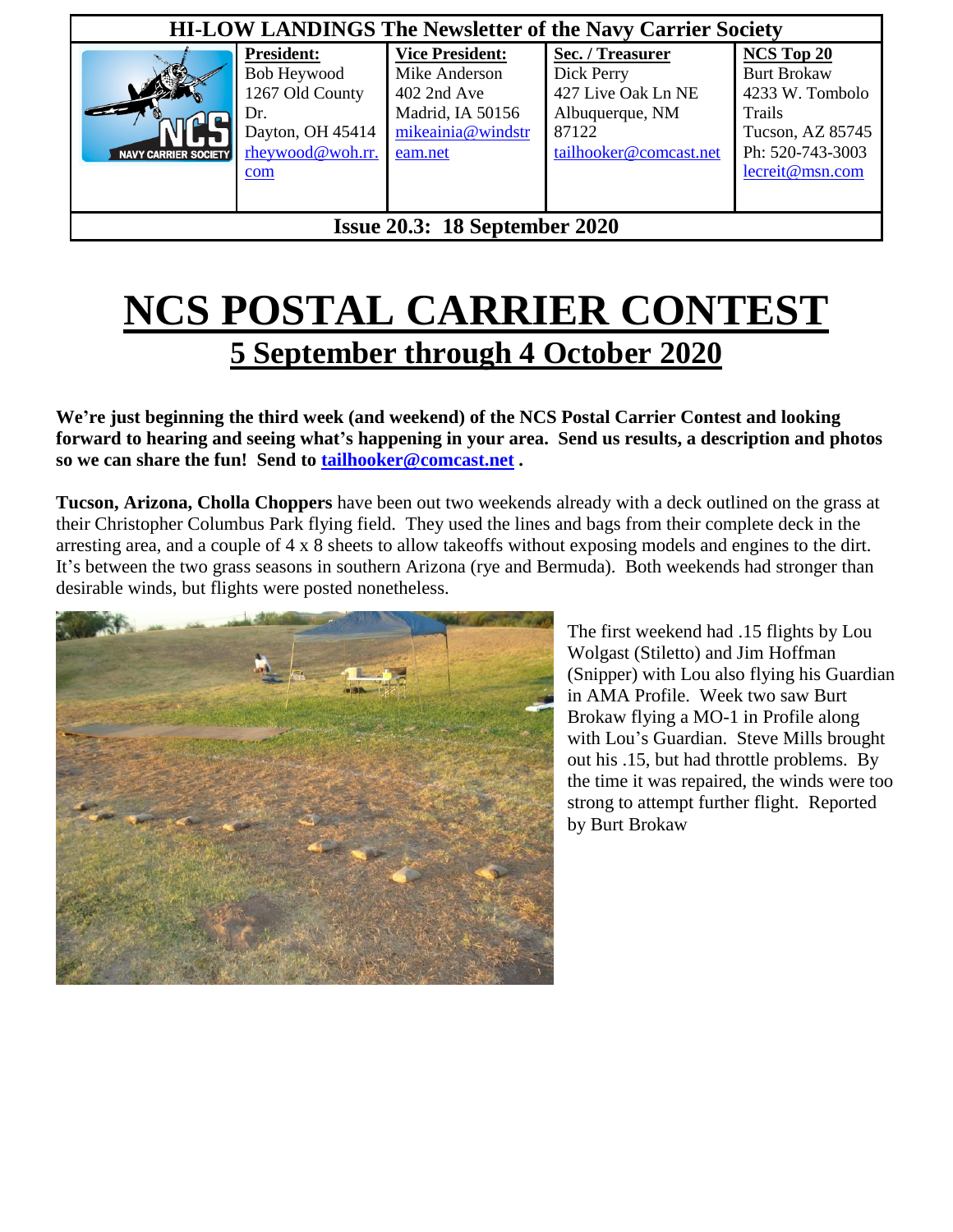



Jim Hoffman with Snipper. Lou Wolgast with .15 Stiletto and Profile Guardian at Tucson.

**Fargo, North Dakota, F-M Skylarks** brought out their deck last weekend with Steve London and Paul Kegel flying. Paul completed official flights in .15 (Bill Bischoff Snipper), Class I Nostalgia (Sterling Guardian kit, K&^B 40S ABC), AMA Class II (Sterling Guardian), and Class II Nostalgia (Don Gerber Skyraider). Unfortunately, Steve's .15 experienced a structural failure in flight with no score recorded. Reported by Paul Kegel.

Linda Kegel recorded Paul's Class I flight. You can see the video at: <https://www.facebook.com/lkegel1/videos/3464925390232494/>

**Michigan, Strathmore Model Club of Detroit** gathered to fly Carrier on 13 September with Marc Warwashana and Paul Smith bringing models to fly. Paul completed flights in five events: NWS 40, Skyray, Class II, Class II Nostalgia, and .15. Marc brought two MO-1 models, but chose not to fly with the existing weather conditions. Paul Smith reporting.

++++++++++++++++++++++++++



### **Profile Bearcat**

Pete Cuhna, Sacramento, California, is close to first flight with his G-S Bearcat and Enya 35 power. He's planning to fly it in the NCS Postal.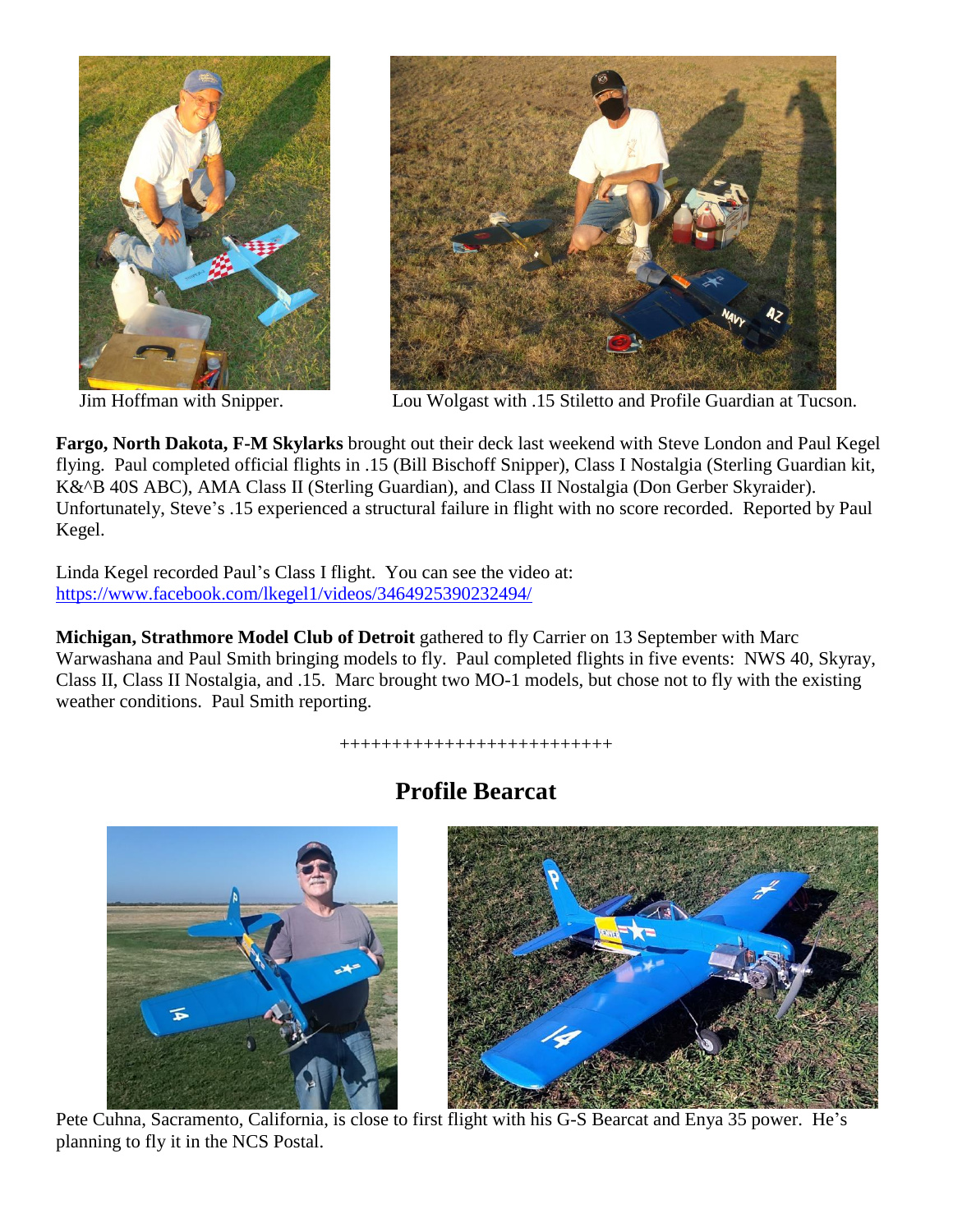## Profile Airabonita



Charlie Reeves sent these photos of his Airabonita built from a modified Sterling Yak-9 kit. His narrative follows:

Hey Dick I, too, had a profile Airabonita built from a Yak kit, and flew it at the King Orange in 1972 (I think) when Jim Lynch and I drove to Florida for the contest. Here are some pictures of it. It was powered by an Enya 35. I didn't do too well, but I had to fly after

dark by auto headlights. Jim did better, and I've got two pictures of his MO Bipe on approach and hooked on for landing. Fun times! Charlie

Fun times, indeed. Lots of competition in all CL events in the 70s, and CL Navy Carrier was no exception. At the 1976 NATS in Dayton, Ohio, there were two decks used for two days of competition. Even with the shorter flight times of the old rules, there was insufficient time for some contestants to complete all three attempts if they needed that many.

++++++++++++++++++++++++++

#### **Radio for Throttle Control Dick Perry**

A growing number of Carrier modelers are switching to radio for control of throttle and auxiliary functions on their models. Some are even bypassing three-line control and starting in the Carrier event with radio. Radio offers simplicity of set-up, especially with electrics. The tendency for throttles on RC engines is to eliminating the idle stop, making engine shut-off easy, but complicating the task of setting the idle with a mechanical control system. Most modern radios offer trim functions on even the less expensive options, and the newest "smart" radios with their telemetry functions offer even more options for those who love to tinker. The most common radio transmitter setup uses an inexpensive, usually two-channel, surface radio designed for car/truck/boat applications. The less expensive units are perfectly acceptable for our purposes, and are competitively priced compared to a new mechanical control system.

There are two primary options for using radio. Many of us who are accustomed to a combined throttle/elevator handle like the idea of flying with one hand (J-Roberts, G-S, LR Products, and now Brodak). A surface radio can be incorporated into a control handle (or *vice versa*), and makes possible a very easy transition from mechanical to radio control. The other popular option is using a standard two-line control system in one hand and an unmodified surface radio transmitter in the other hand.

The two-hand option is certainly easier. It has the advantage of leaving the transmitter free of attached control lines so that the transmitter (and the ability to control the throttle) can be near the airplane for starting before a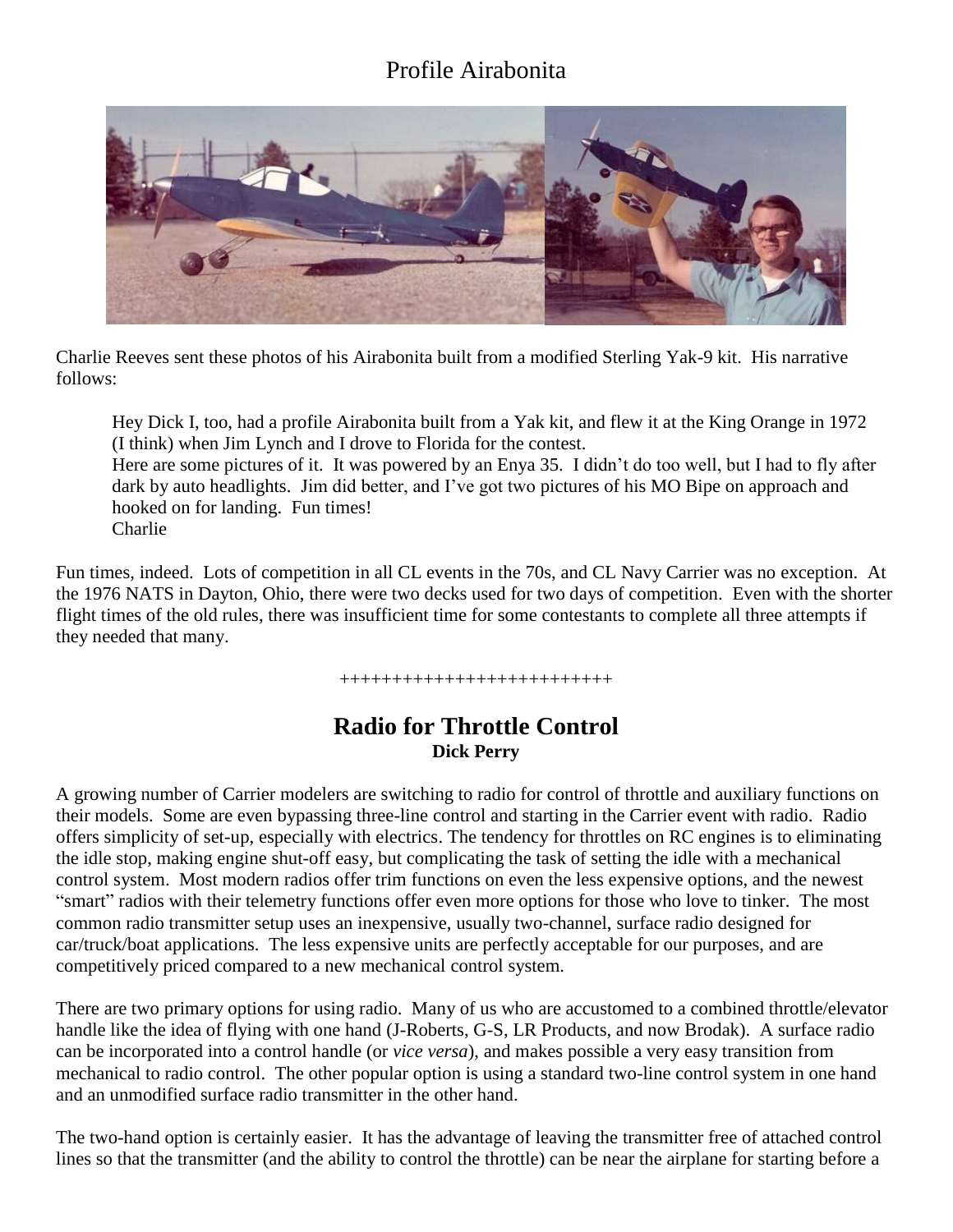flight or for testing the engine in the pit. One has to learn to control throttle with the non-dominant hand, but most of us old Carrier dogs are capable of learning new tricks. On the other hand, most of us are also very inventive and fond of building and tinkering, so the integration of radio (throttle) and mechanical (elevator) is likely to be an enjoyable diversion from our usual workshop activities.

The photos below are my integration efforts. I started with a Spectrum two-channel surface DX2E.



I wasn't sure of the ability of the integrated plastic handle of the transmitter to support the loads, so I removed it and replaced it with a 1" wood grip inside the loop of aluminum that I fabricated from 1" x 1/8" strip aluminum from the hardware store. Don't sever the power wires from the battery section to the electronics section (I am *not* speaking from experience, BTW). The best tool I've found for cutting plastic is a large Dremel cutoff wheel. The smell of such operations is best confined to the workshop. Again, no directly applicable experience in such matters, but I have managed to stay married for 54 years!

I removed the steering wheel and associated hardware and moved the potentiometer to a hole on the left side of the upper housing. The second channel will operate rudder and flaps with a knob from Radio Shack. I miss Radio Shack, along with two electronics parts supply shops we've lost in Albuquerque in the last few years. Support your local businesses!

The leadouts will be crimped-termination 0.027 stainless cable. The center hole will hold the wingnut and bolt that will allow adjustment of the leadout length.

#### **Temporary Editor**

For the next couple of months, I'll be producing and distributing the H-L-L newsletter. It will be primarily a means of distributing information about the NCS Postal Carrier Contest, but I'll be including additional items